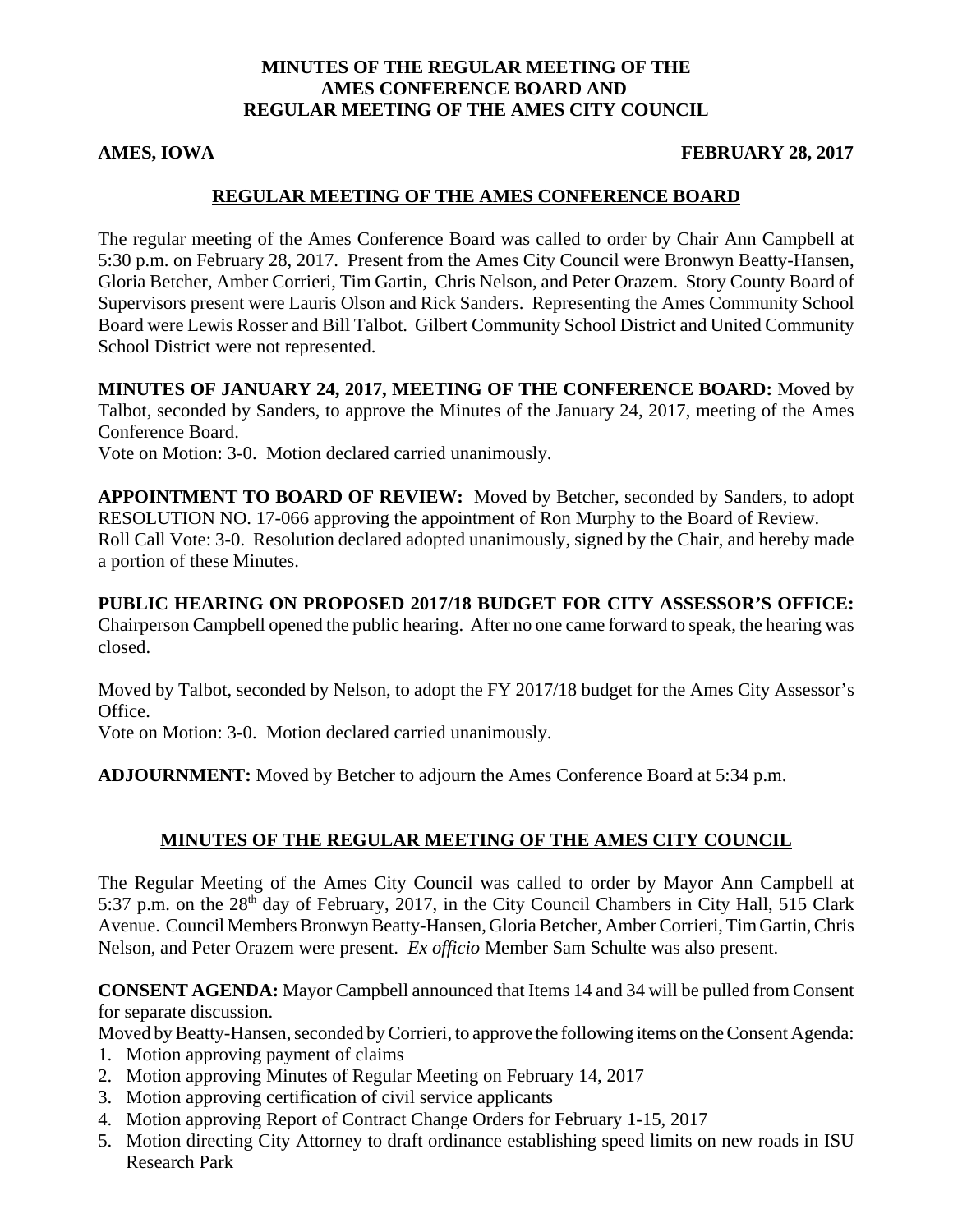- 6. Motion approving new Class B Beer Permit & Outdoor Service for Homewood Golf Course, 401 E.  $20<sup>th</sup>$  Street
- 7. Motion approving ownership change for Class C Liquor License & Outdoor Service for Buffalo Wild Wings, 400 S. Duff Avenue
- 8. Motion approving ownership change for Class C Liquor License for Welch Avenue Station, 207 Welch Avenue
- 9. Motion approving Encroachment Permit for a projecting sign at 429 Douglas Avenue, Rippke Design-Octagon Building
- 10. Motion approving Encroachment Permit for projecting sign at 2420 Lincoln Way, Suite 101, Smokin Oak Pizza
- 11. Motion approving Encroachment Permit for wall sign at 2420 Lincoln Way, Suite 101, Smokin Oak Pizza
- 12. Greek Week Olympics Requests:
	- a. Motion approving blanket Temporary Obstruction Permit for Greek activities on April 1
	- b. RESOLUTION NO. 17-067 approving closure of portions of Gray Avenue, Ash Avenue, Greeley Street, Pearson Avenue, Lynn Avenue, and Sunset Drive from 7:00 a.m. to 6:00 p.m. on Saturday, April 1
	- c. RESOLUTION NO. 17-068 approving suspension of parking regulations for closed areas from 5:00 p.m. Friday, March 31, until 6:00 p.m. Saturday, April 1
- 13. RESOLUTION NO. 17-069 approving submission of application for 2017/18 Governor's Traffic Safety Bureau Enforcement Grant, and if awarded, authorizing participation by Police Department
- 14. RESOLUTION NO. 17-071 approving Federal ICAAP Agreement for Traffic Network Master Plan Project
- 15. Grant Avenue (Hyde) Paving Project:
	- a. Motion adopting Preliminary Resolution (RESOLUTION NO. 17-072)
	- b. Motion adopting Resolution of Necessity (RESOLUTION NO. 17-073)
	- c. RESOLUTION NO. 17-074 adopting Plat and Final Assessment Schedule and amending, confirming, and levying assessments
- 16. RESOLUTION NO. 17-075 approving preliminary plans and specifications for 2015/16 Sanitary Sewer Rehabilitation; setting March 22, 2017, as bid due date and March 28, 2017, as date of public hearing
- 17. RESOLUTION NO. 17-076 approving preliminary plans and specifications for Ames Municipal Cemetery Water Service Line Replacement; setting March 22, 2017, as bid due date and March 28, 2017, as date of public hearing
- 18. RESOLUTION NO. 17-077 approving preliminary plans and specifications for 2017/18 Pavement Restoration Program Contract 1: Concrete Joint Repair Program; setting March 22, 2017, as bid due date and March 28, 2017, as date of public hearing
- 19. RESOLUTION NO. 17-078 approving preliminary plans and specifications for 2017/18 Pavement Restoration Program Contract 2: Slurry Seal Program; setting March 22, 2017, as bid due date and March 28, 2017, as date of public hearing
- 20. RESOLUTION NO. 17-079 approving preliminary plans and specifications for 2015/16 and 2016/17 Seal Coat Street Pavement Improvements; setting March 22, 2017, as bid due date and March 28, 2017, as date of public hearing
- 21. RESOLUTION NO. 17-080 approving preliminary plans and specifications for 2015/16 Low-Point Drainage Improvements (Westwood Drive); setting March 22, 2017, as bid due date and March 28, 2017, as date of public hearing
- 22. RESOLUTION NO. 17-081 awarding contract for 15kV Aluminum Cable for Electric Distribution Inventory to Wesco of Des Moines, Iowa, in the amount of \$73,188, subject to metals adjustment at time of order
- 23. RESOLUTION NO. 17-082 waiving purchasing policy requirement for competitive bidding and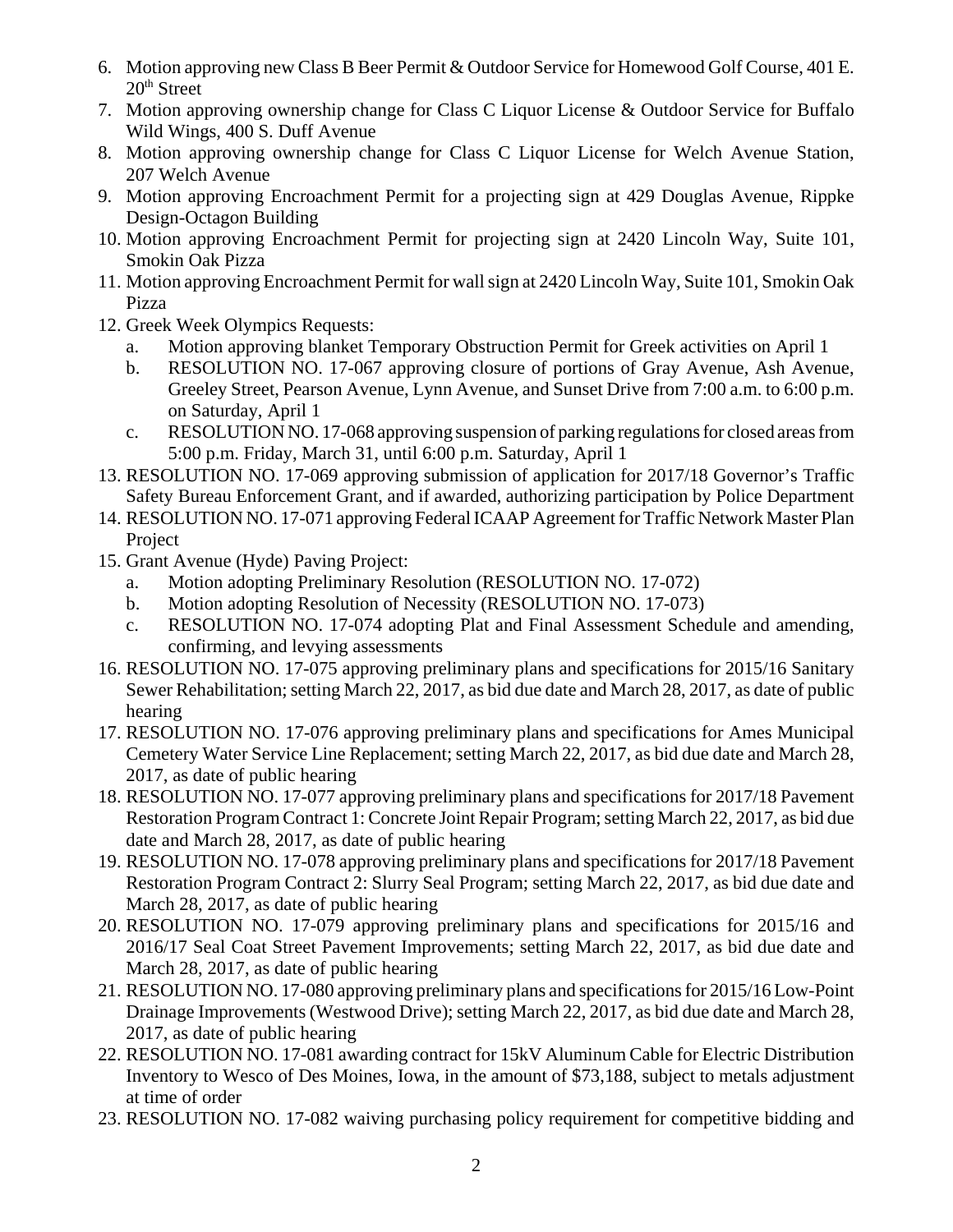awarding contract for Ceram Core Pipe for Electric Services to Fluid Technology Corporation of Des Moines, Iowa, in the amount of \$111,722

- 24. RESOLUTION NO. 17-083 reallocating Capital Improvements Plan funding from Northwood Lift Station to East 30 Lift Station
- 25. RESOLUTION NO. 17-084 approving contract and bond for 2014/15 Low-Point Drainage Improvements (Northwood Ravine Stabilization)
- 26. RESOLUTION NO. 17-085 approving contract and bond to Replace Tipping Floor Concrete at Resource Recovery Plant
- 27. Distributed Control System for Power Plant:
	- a. RESOLUTION NO. 17-086 reallocating funding from Electric Fund to the project
	- b. RESOLUTION NO. 17-087 approving Change Order No. 4 with Emerson Process Management Power & Water Solutions
- 28. RESOLUTION NO. 17-088 approving Change Order with Bolton & Menk, Inc., for Engineering Services for South Skunk River Basin Improvements (City Hall Parking Lot)
- 29. RESOLUTION NO. 17-089 approving Change Order No. 1 with M & M Engineering Associates for Power Plant Unit 7 Boiler Tube Piping Headers
- 30. RESOLUTION NO. 17-090 accepting completion of 2014/15 Sanitary Sewer Rehabilitation (Manhole Rehabilitation Basins 1 and 5)
- 31. RESOLUTION NO. 17-091 approving Plat of Survey for 1109 E. Lincoln Way and 200 Sondrol Avenue
- 32. RESOLUTION NO. 17-092 approving Plat of Survey for 4303 Cochrane Parkway and 400 South Dakota Avenue
- 33. RESOLUTION NO. 17-094 approving Plat of Survey for 114 South Duff Avenue
- 34. RESOLUTION NO. 17-095 approving Plat of Survey for 1712 E. Lincoln Way

Roll Call Vote: 6-0. Resolutions/Motions declared adopted/approved unanimously, signed by the Mayor, and hereby made a portion of these Minutes.

**2016 URBAN REVITALIZATION TAX ABATEMENT REQUESTS:** Council Member Beatty-Hansen stated that she would abstain from voting on this item due to a conflict of interest. Council Member Nelson indicated the same.

Moved by Corrieri, seconded by Betcher, to adopt RESOLUTION NO. 17-070 approving 2016 Urban Revitalization tax abatement requests.

Roll Call Vote: 4-0-2. Voting Aye: Betcher, Corrieri, Gartin, Orazem. Voting Nay: None. Abstaining: Beatty-Hansen, Nelson. Resolution declared adopted, signed by the Mayor, and hereby made a portion of these Minutes.

**PLAT OF SURVEY FOR 2510 - 2526 LINCOLN WAY:** Council Member Betcher asked for a brief explanation since people are interested in development that is occurring in and around Campustown. Planning and Housing Director Kelly Diekmann stated that this particular Plat of Survey is to consolidate four existing lots into one lot. The applicant intends to demolish the existing buildings and develop a mixed-use building, which will be four stories high with eight apartments and commercial space on the ground floor.

Moved by Nelson, seconded by Corrieri, to adopt RESOLUTION NO. 17-093 approving Plat of Survey for 2510 - 2526 Lincoln Way.

Roll Call Vote: 6-0. Resolution declared adopted unanimously, signed by the Mayor, and hereby made a portion of these Minutes.

**PUBLIC FORUM:** Mayor Campbell opened Public Forum.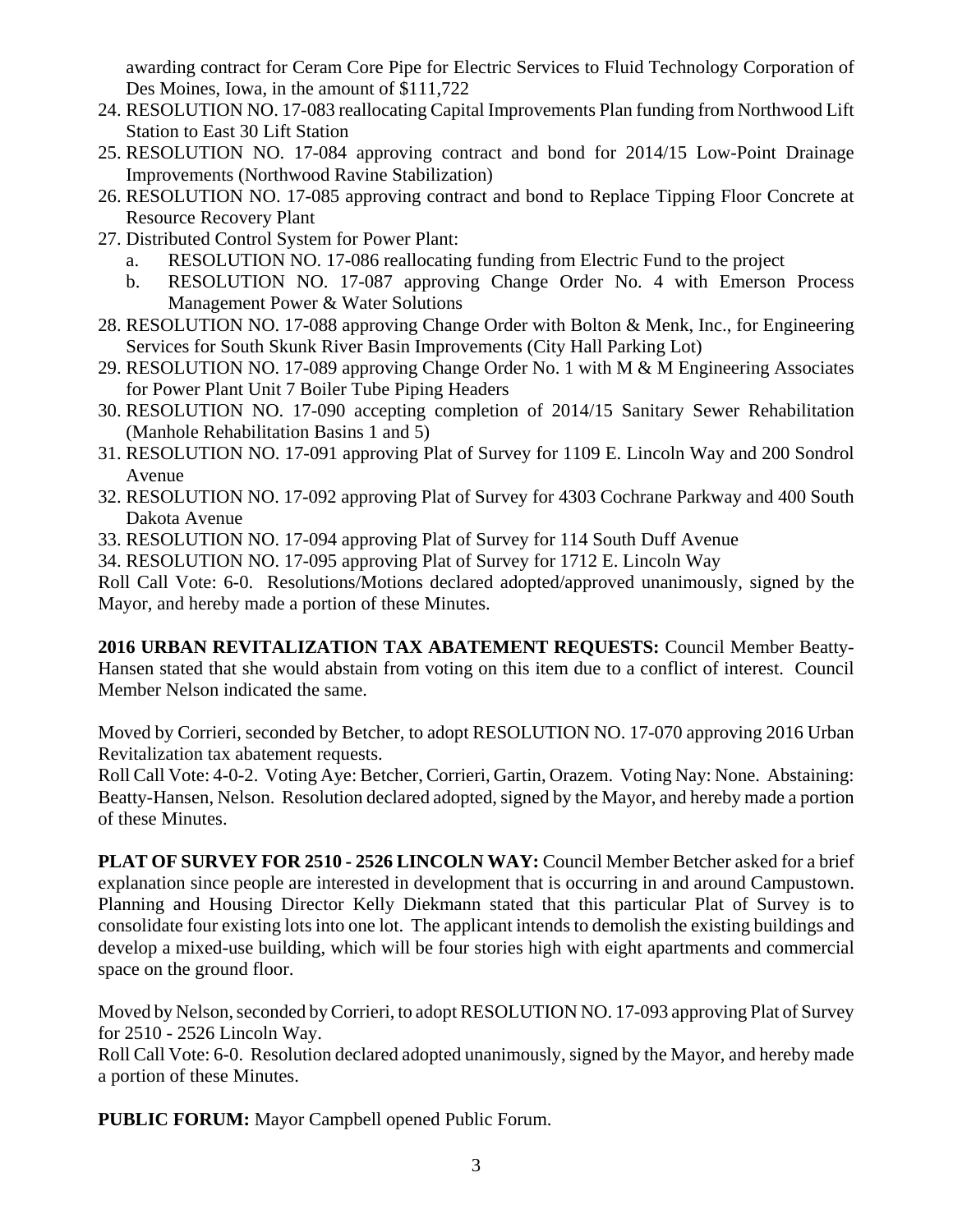Merlin Pfannkuch, 1424 Kellogg Avenue, Ames, wished to remind the public that the hearing before the State's City Development Board regarding annexation of land (East Industrial Area) is continued to March 8 at 1:30 p.m. in Des Moines. Those who might want to participate in the public hearing may do so via teleconference. Mr. Pfannkuch stated that he would leave that teleconference information with the City Clerk's Office; anyone interested should contact them.

Mr. Pfannkuch indicated that, for years, he has suggested that a clear line be drawn amongst the City, the Ames Chamber, and the Ames Economic Development Commission. He noted that the Chamber belongs to an Iowa Chamber Alliance, which is a 16-member consortium of related groups in Iowa. It has become fairly active in legislation in the state, and he was disappointed that four of the Chamber lobbyists were listed for the collective bargaining bill. Mr. Pfannkuch said that the Chamber should want to promote economic activity and not draw down wages and benefits. He had yet to identify any elected official that was for this legislation. He suggested that the Council not pay the \$2,500 in dues to the Chamber next year.

With regard to the East Industrial Area, Mr. Pfannkuch stated that on February 17, 2016, during a Planning and Zoning Commission meeting, Planning Director Kelly Diekmann had indicated that the time line for development was undefined, but probably meant the Utility Construction Program in the Capital Improvements Plan would be within the next two years. On February 9 last year, the Council approved funding. Mr. Pfannkuch said that there is still time for the Council to involve public input by holding a workshop. He felt that by going forward with this Industrial Area and the public contributing \$5 million, there should be more assurances that new companies will be developing in this area. He felt that most of the taxpayers' monies is going to be wasted.

Public Forum was closed by the Mayor.

## **DISCUSSION OF ADDITIONAL QUESTIONS PERTAINING TO RESIDENT SATISFACTION**

**SURVEY:** Public Relations Officer Susan Gwiasda explained that the City is working with Iowa State University's Institute for Design Research and Outreach to produce, distribute, and analyze the 2017 Resident Satisfaction Survey. The Survey is on schedule to get out the end of March, which will be sent to 1,350 utility bill customers. It also goes out digitally to Iowa State students. She advised that a small amount of space is reserved in the survey for the Council to ask policy questions of the city's residents. The City's goal with the annual survey is to use feedback from our citizens regarding their satisfaction with City of Ames programs and services, capital improvement projects, and future allocations of funding to guide decision making.

Council Member Betcher referred to information the Council has received regarding interest in developing housing in Downtown Ames. She believed there will be the question of whether the City will want to support an Urban Revitalization Area(s) in Downtown or elsewhere. Ms. Betcher was concerned about the policy of whether the Council incentivizes the demolition of buildings that are potentially eligible for listing in the National Register of Historic Places. She would like to know whether citizens think the Council should incentivize that kind of demolition. She wanted to know how the public felt about using public funds for Urban Revitalization in the Downtown area or any other location in Ames.

Moved by Betcher, seconded by Beatty-Hansen, to include the following question in the Resident Satisfaction Survey: "What are your thoughts about the City providing monetary incentives, tax abatements, TIFs, etc., for Urban Revitalization projects that result in demolition of buildings that any Ames historic resource survey has identified as potentially being placed in the National Register of Historic Places?"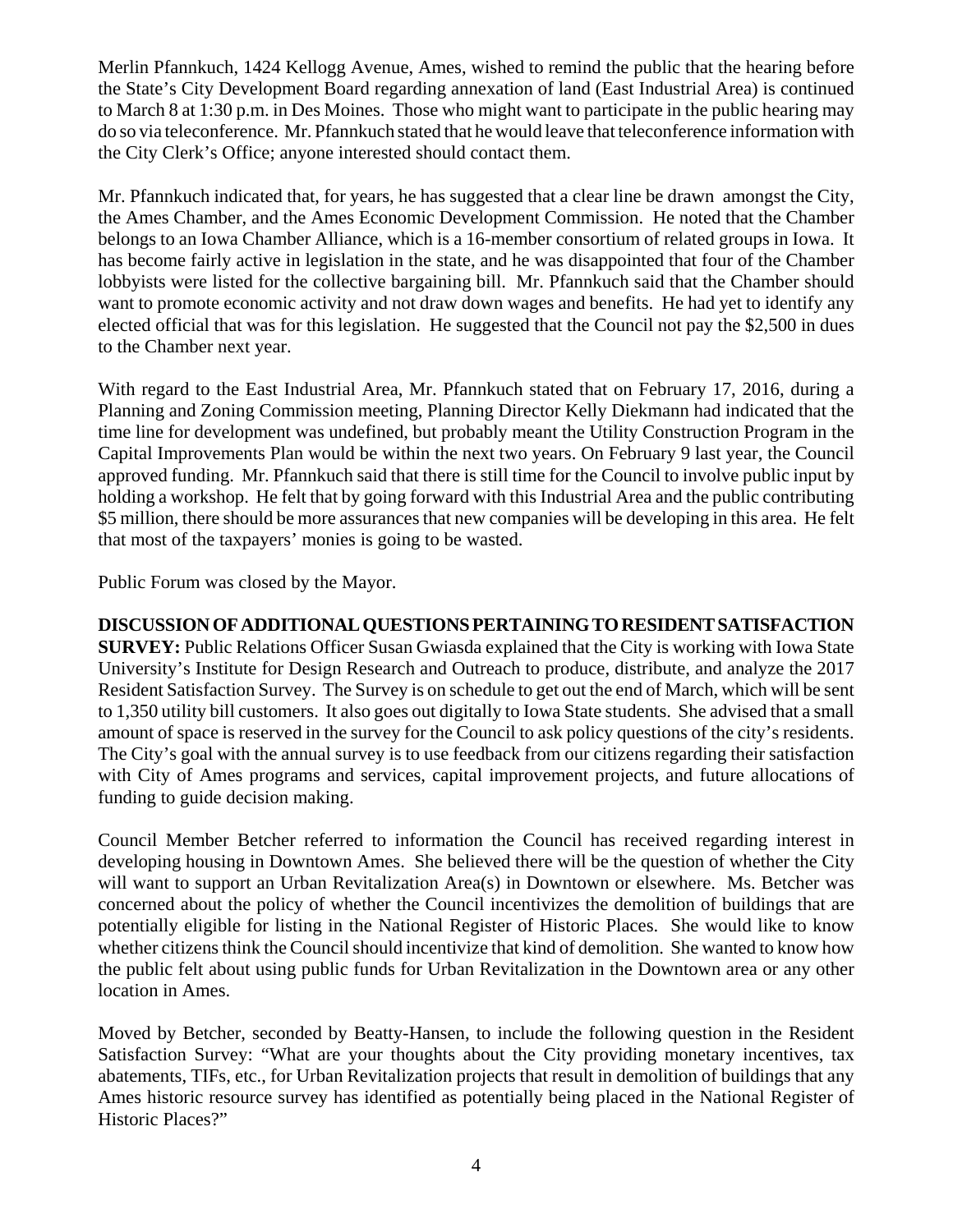Vote on Motion: 6-0. Motion declared carried unanimously.

Merlin Pfannkuch, 1424 Kellogg Avenue, Ames, felt that jargon should be kept out of the questions. Simple, straight forward questions need to be asked that anyone can follow. Mr. Pfannkuch stated that he would like to ask the question, "should utility revenues be used for extending infrastructure for business and industrial development?"

**FIREFLY COUNTRY NIGHT ON MAIN STREET:** Assistant City Manager Brian Phillips gave background regarding the Firefly Country Night special events. In the past, the Main Street Cultural District (MSCD) has organized these Country Night events. This year, the organizers, Jess Clyde of London Underground and Bill Malone of Café Diem, were planning to host two Firefly Country Nights one on July 14 and the other on the Thursday before Cy-Hawk football weekend. Staff was fine with the July14 date, however, there were concerns regarding the second event. Staff has since had discussions with the event planners, and has received an application to hold this second Firefly event on Friday, September 8, the day before the Cy-Hawk football game. Historically, the Firefly Country Night has had a successful track record, however, City staff anticipates that this will be a very busy weekend. Organizers did propose certain measures will be taken to mitigate potential safety concerns.

Cindy Hicks, Executive Director of the Main Street Cultural District, 304 Main Street, Ames, stated that the Cy-Hawk football game is arguably the biggest event of year. Economically, that week is good for Ames. Part of her job is to make sure that with these big events, that Downtown Ames shared in that spotlight. She said that by holding the Firefly Country Night on September 8 gives Ames the opportunity to show off all that is great in an organized manner, which is also safe and responsible. Ms. Hicks stated that they would not be asking the Council to approve this special event on that night if they weren't 100% sure that they could do it without incident. She reported that the MSCD has held 17 events with zero police calls.

Council Member Orazem asked if it is the presumption that the MSCD is missing out because all of the concentration is in Campustown, or is it that there will be 1,500 more people in Ames on top of those turning out for the football game. Ms. Hicks stated that the Cy-Hawk football game weekend is pretty good in Downtown Ames, however, it could be better.

Mayor Campbell questioned why the event was now planned for Friday instead of Thursday night. Ms. Hicks indicated that they never had definite discussions as to what date the event would take place.

In reference to the 17 events hosted by the MSCD with zero police calls, Council Member Betcher asked how many were held on football, Cy-Hawk football, or VEISHEA weekends. Ms. Hicks responded that there have been none.

Jess Clyde of the London Underground, 212 Main Street, Ames, reported that this weekend is similar to that of the Big 12 Tournament in Kansas City, where people want additional activities besides basketball. What they are trying to do is tap into that market to provide entertainment options that are responsible and safe. In previous years, the Firefly Country Nights have been held on Thursdays, and one on a Sunday; it was felt they should try a Friday night. Mr. Clyde said they do take the Police Department's concerns very seriously. Furthermore, they understand that because of it being such a busy weekend, the Police are not sure they can respond to any issues in the Downtown in a timely manner. He stated that it is their intent to hire several security guards above and beyond what is recommended by normal event standards. He reviewed some of the steps they will take in order to run a safe event. Mr. Clyde reiterated that they want to give people something to do other than attend a house party or tail gate the night before the game.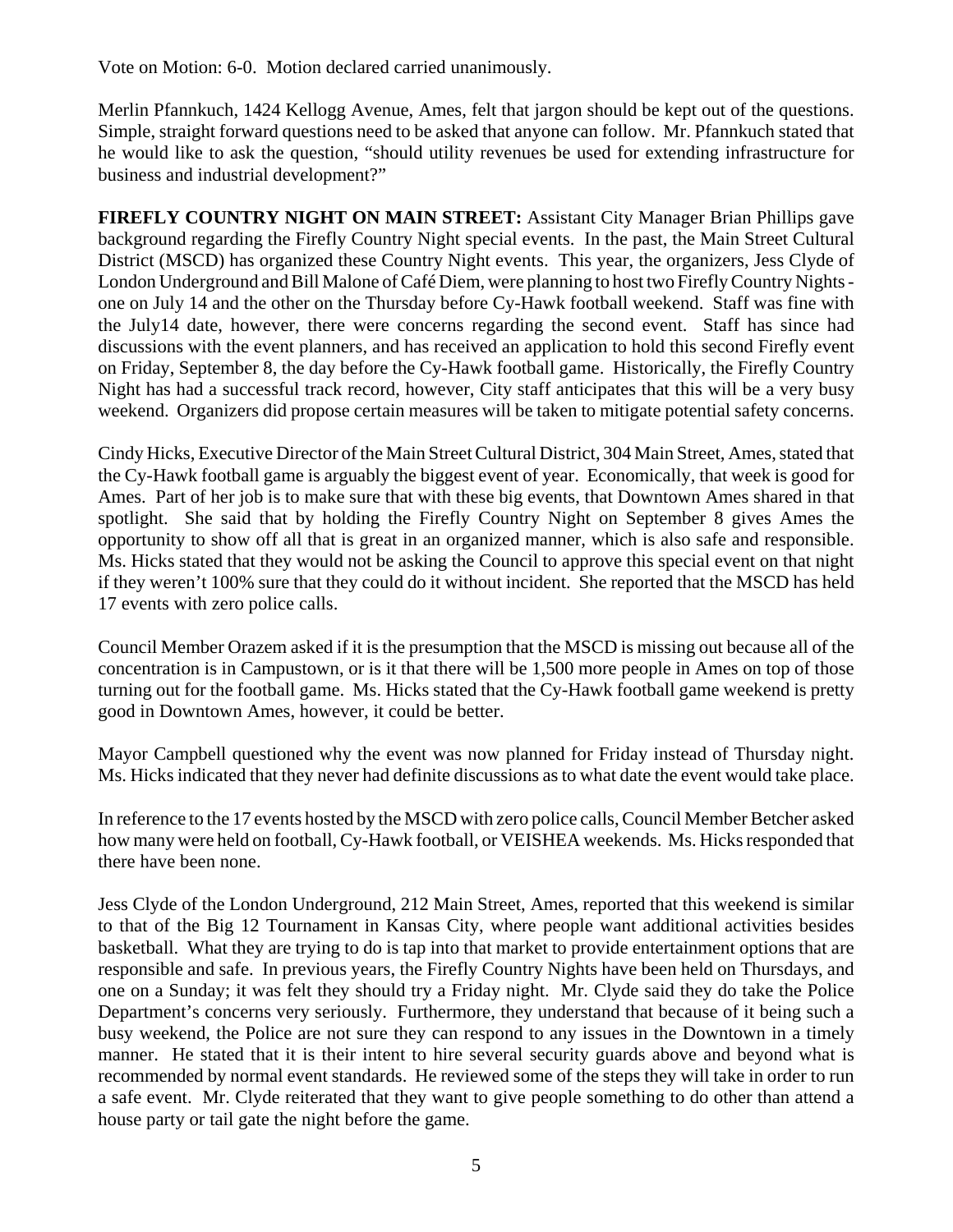Bill Malone of Café Diem, 229 Main Street, Ames, stated that, as business people, they are excited to offer this business opportunity for a Firefly Country Night on the Friday before the football game, which will feature a nationally known act. From their perspective, it was hard for them to imagine the kinds of problems the Police Department are facing. He felt that if there are entertainment options offered in the Downtown district, then there is another entertainment option for people to attend. As organizers, they are prepared to make changes to their plan in order to make this work.

Council Member Beatty-Hansen asked if staff will have another opportunity to review this application and to come back with its recommendation to Council. Assistant City Manager Phillips responded that it is staff's role to warn the Council about the potential consequences. At this point, staff is needing to know whether or not the Council would accept the application for this event on September 8. If the Council approves acceptance of the application, the intent is to bring this item back at the March 7 meeting.

Police Chief Cychosz reported that, as a Police Department, they have had quite a bit of experience with this type of event. He stated that, as with VEISHEA, entertainment was put in place to draw people away from the house parties and some more of the volatile settings. A Taste of VEISHEA worked – until it no longer did. These events gather a momentum of their own. Chief Cychosz said that this event may have great aspects to it, but he does have a sense of caution. He further said that the ISU/Iowa football weekend has become the new VEISHEA for the Police in terms of the number of calls that are received by the Department.

Upon questioning by Council Member Orazem, Chief Cychosz responded that there is value in terms of spreading the density of groups out into smaller groups or gatherings. In response to further questioning, the Chief reported that Iowa City had tried an outdoor music event on central campus during a Cy-Hawk football weekend, and it got out of hand. Since then, the concerts were moved to parking lots north of campus in a fenced off area in more of a remote location. The city didn't see any real problems with those events.

Mayor Campbell asked that if extra Police action was needed in the Downtown area, would extra response time be needed elsewhere. Chief Cychosz stated that his Department would have to prioritize calls; he could not promise the same kind of support on the September 8 weekend that they normally would provide.

Council Member Betcher asked about the number of calls the Police Department has received during the Cy-Hawk football weekends. Mr. Cychosz indicated that the last three times the games have been in Ames they have seen a growth in numbers each time.

Mayor Campbell asked Ms. Hicks what security has been arranged for the Firefly Country Night. Ms. Hicks reported that they have engaged CSC as their security company, which is the same company that works events at Iowa State. It was suggested to them to hire one security guard per 250 people; however, they will be hiring one guard per 107 people. Furthermore, they have paid staff who will be working that night. Mayor Campbell noted that if arrests were needed, it would involve the Police.

Council Member Betcher stated that she has severe doubts about planning this event for that football weekend when the Council hasn't allowed events to be hosted during other football weekends by the Campustown Action Association. She had no problems with the July 14 Firefly Country Night, and it has been proven to be a successful event. However, she does not know what is to come on Cy-Hawk weekend, and the Police will already be stretched. She indicated it is not about the event – it is about that particular weekend.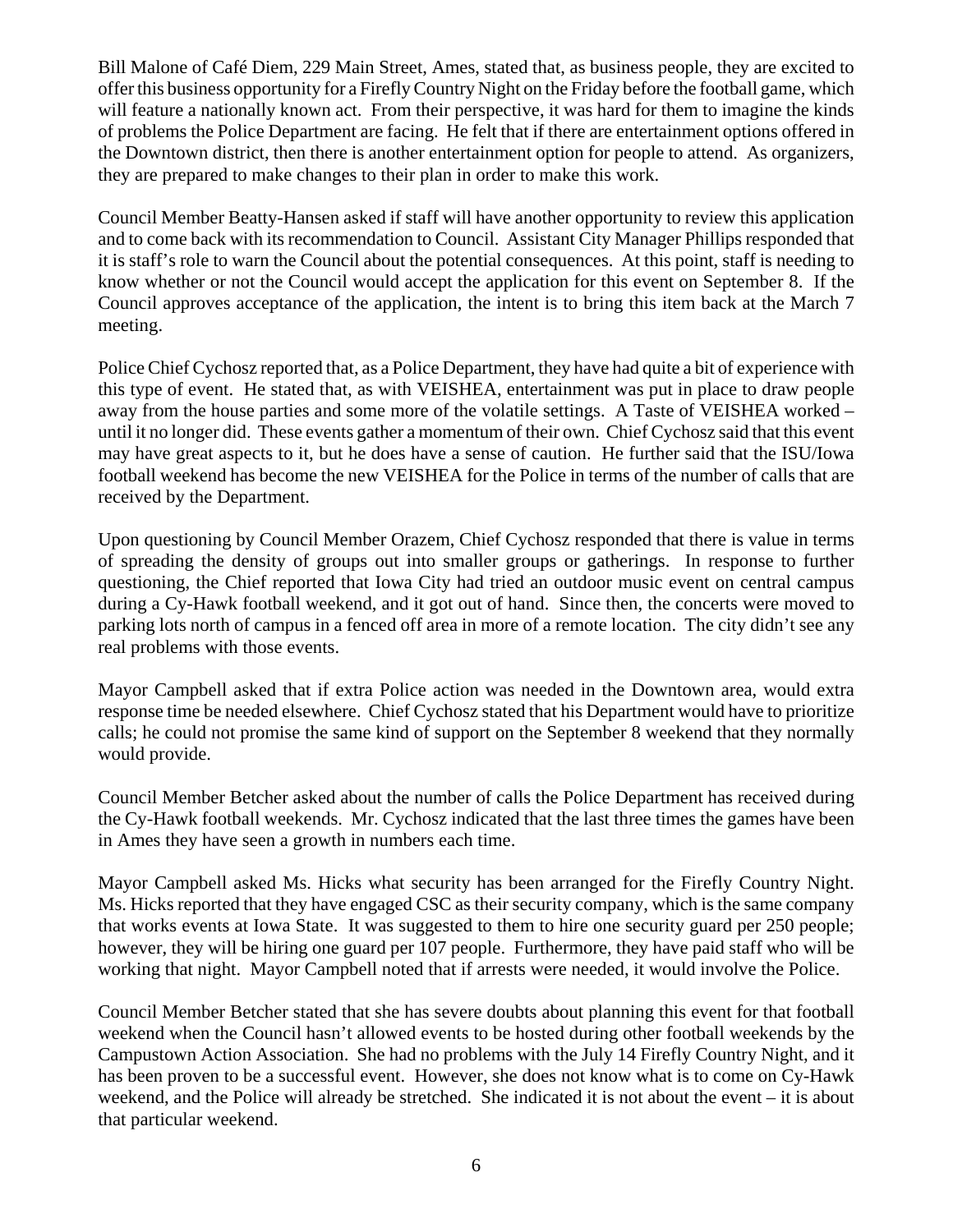Moved by Betcher, to reject the Special Event Application to hold Firefly Country Night on Main Street on Friday, September 8, 2017. The motion died for lack of a second.

Moved by Gartin, seconded by Orazem, to accept the Special Event Application to hold Firefly Country Night on Main Street on Friday, September 8, 2017.

Council Member Orazem said that he sees the value of having an organized event other than in Campustown. He sensed that it could be a benefit rather than more of a harm. He felt the more times you can split populations into smaller, more manageable groups, the better.

Council Member Gartin stated that the organizers are invested in our community and have organized similar events. He appreciated the fact that they are open to guidance from our Police force, and that events held like this in the past give him reason to hope that this could be a successful event for Ames.

Council Member Betcher indicated that VEISHEA was planned by people who knew what they were doing, and under the best laid plans, things still managed to go array and result in significant disturbances. She would like to see a trial run for an event such as this on another football weekend, but not on Cy-Hawk weekend.

Vote on Motion: 5-1. Voting Aye: Beatty-Hansen, Corrieri, Gartin, Nelson, Orazem. Voting Nay: Betcher. Motion declared carried.

**REQUEST FOR CITY INCENTIVES FOR BARILLA EXPANSION:** City Manager Steve Schainker explained that the City has received a request from Barilla for tax incentives to help support its proposed expansion project. He gave an overview of the company's operations in Ames. The company is currently receiving an industrial tax abatement on existing improvements. And, with its next expansion, the project will include over 71,000 square feet to house two additional processing lines, a rail yard expansion to accommodate a larger number of train cars, and six silos to store wheat. City Manager Schainker stated that the total investment in this project is estimated to be about \$62 million, with the taxable value estimated at \$16,320,000. If the Council approves Barilla's request for incentives, it is hoped that construction will begin this year, with completion in the spring of 2018.

Mr. Schainker reported that Barilla is considering two sites for its expansion. Ames is competing with another of the company's sites located in Avon, New York. He has been advised that Avon has offered quite an attractive incentive package to Barilla; the value of this tax abatement incentive is estimated to be \$8,000,000 over a 10-year period.

City Manager Schainker reviewed the State of Iowa's incentive package through the Iowa Economic Development Authority (IEDA). It has recommended to its board approval of an incentive package totaling \$1,591,000. He indicated that Alliant Energy had also offered substantial incentives.

Mr. Schainker reviewed the City's incentive package options:

Alternative 1: Offer a five-year, partial Industrial Tax Abatement incentive. The value of this incentive based on an incremental assessed value for the expansion project of \$16,320,000 would be \$1,046,220. Under this incentive program, the City would be paid \$1,278,714 over this same five-year period. No action is required under this alternative. If the project qualifies for the incentive as determined by the Assessor, this incentive is automatically provided.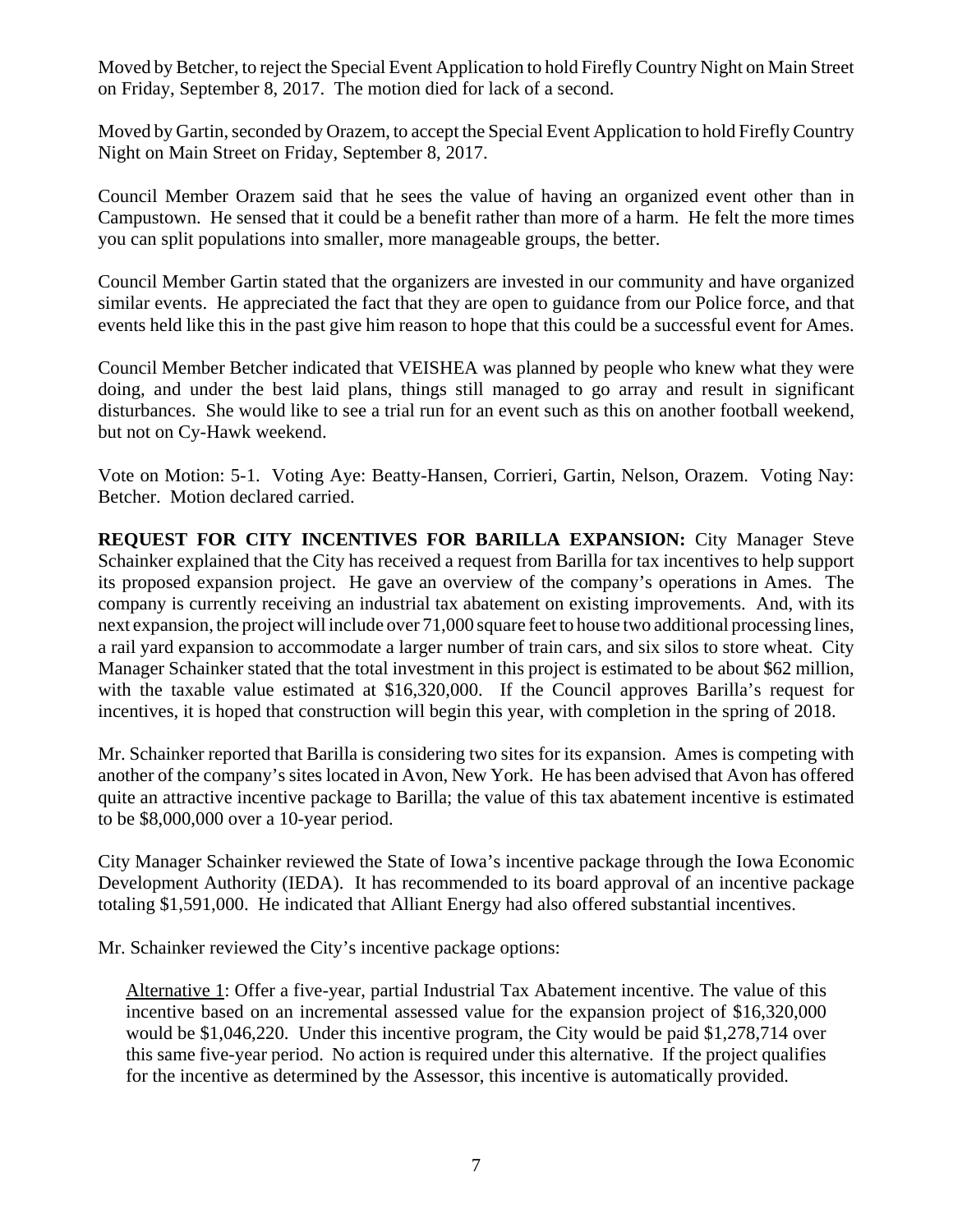Alternative 2: Offer a 10-year, partial tax abatement incentive under the Urban Revitalization Program. The value of this incentive based on an incremental assessed value for the expansion project of \$16,320,000 will be \$2,045.942. Under this incentive program, the City would be paid \$2,603,926 over this same 10-year period. To accomplish this alternative, the City Council will need to create an Urban Revitalization Plan and area, and to adopt a resolution approving the plan and an ordinance approving the area for the Barilla site

Alternative 3: Offer Tax Increment Financing (TIF) Rebate incentive to the company for 10 years or up to \$3,000,000, whichever comes first. Assuming a \$16,320,000 assessed value for the incremental value of the expansion project and that the tax rate and assessed value remains the same over a 10-year time frame, \$3 million of tax rebates will be generated for the company in 10 years. However, if the tax rate and/or the assessed value increases in the future, \$3 million of tax rebates could be generated sooner for the company. Under this incentive program, the City would be paid \$491,314 over this same 10-year period. To accomplish this alternative, the City Council must establish an Urban Renewal Area, prepare a developer's agreement for the company to sign agreeing to create the 41 new jobs within three years, and create a minimum assessment agreement for the company to sign equal to \$16,320,000, which is the estimated value of the new improvements associated with the expansion project.

City Manager advised that he is recommending Alternative 3. He said that this project is unique and a precedent should not be established with this type of incentive, should the Council approve this Alternative for Barilla. He stated that an additional investment of this magnitude at the Ames Barilla plant should reflect favorably on this site should further expansion possibilities in the future cause a similar competition between Ames and Avon.

Dan Culhane, Executive Director of the Chamber of Commerce, 304 Main Street, Ames, provided background for this project expansion, which began in 2009. He reviewed the incentives offered by the State. Mr. Culhane advised that Barilla had met with its Board of Directors, which voted to bring the expansion to Ames, subject to the City's and State's incentive processes moving forward.

Discussion was held regarding final commitment to these terms (Alternative 3) by both Barilla and the City. Mr. Schainker said the deal is not finalized until both parties sign the development agreement. If the City Council agrees to these terms, Barilla will want to begin construction in the spring, and will have to rely on the Council's word that it can move forward with the design, permit applications, etc.

When questioned by Council Member Gartin, Mr. Culhane responded that if things would fall apart and Barilla would close, the worse case scenario would be that there is about 600,000 square feet of industrial space that bodes well to other opportunities with other companies. It is a highly visible facility along the interstate with significant rail capacity. Mr. Culhane stated that Barilla owns the facilities, with market shares continuing to grow. It is a highly successful company. Mr. Schainker added that Barilla is a market leader in pasta production in the United States.

Merlin Pfannkuch, 1424 Kellogg Avenue, stated that he was pleased to hear some additional background on this, however, he questioned what sort of opportunity the public will have to discuss this. He said that the City cannot continue to subsidize businesses and industries, and unless the valuation for this project goes up, the City will receive no property taxes for 10 years. He stated that the Council is kidding itself if it thinks a precedent will not be set. He felt that this is not a good deal for the City.

The Council discussed the City's proposed offers and the incentivizing of industrial expansion in the Ames community. Council Member Corrieri stated that this is a unique circumstance, and it is offering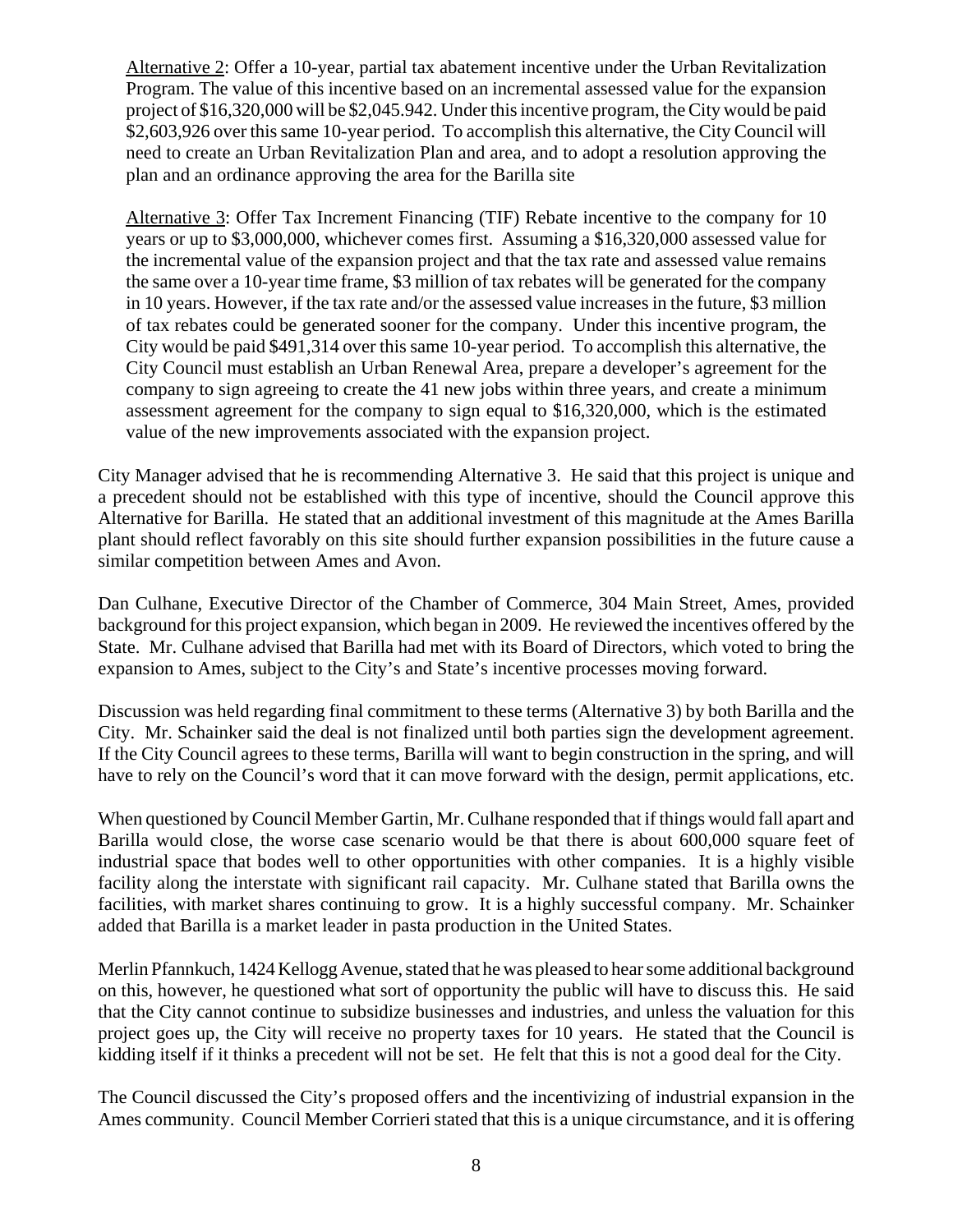incentives to an already established business. She felt that it is unfair to say that the City would not be getting a good deal.

Moved by Orazem, seconded by Nelson, to offer a Tax Increment Financing (TIF) Rebate incentive to Barilla for 10 years or up to \$3,000,000 whichever comes first; and, to accomplish this alternative, the City must establish an Urban Renewal Area, prepare a Developer's Agreement for Barilla to sign agreeing to create 41 new jobs within three years, and to create a Minimum Assessment Agreement for Barilla to sign equal to \$16,320,000, which is the estimated value of the new improvements associated with the expansion project.

Roll Call Vote: 6-0. Motion declared carried unanimously.

**REQUEST FOR PROPOSALS FOR 321 STATE AVENUE:** Housing Coordinator Vanessa Baker-Latimer reported that at its January 10 meeting, the Council provided direction to staff to proceed with developing a Request for Proposals (RFP) for the development of the City-owned property at 321 State Avenue.

She reviewed the five objectives as directed:

- Prepare a RFP to select a partner developer to design and construct an affordable housing development;
- Allow for proposals to include detached or attached single-family homes;
- Require the developer to specify details on any properties that may be made available for rental;
- Offer financial incentives of land at no cost, up to \$550,000 to assist in construction of infrastructure, down payment assistance for qualified low and moderate income households, and support for the developer to apply for state Workforce Housing Tax Credits;
- Require that a minimum of 60% of total homes shall be available to qualified low and moderate income households.

Ms. Baker-Latimer advised that the draft RFP includes a description of the goals for the development of the site, minimum development requirements, submittal requirements, and evaluation/scoring criteria. She indicated that the completed RFP should be sent out by the second week of March with a proposed submittal deadline of April 14. The final selection will be before the Council at its May 9 meeting.

Ms. Baker-Latimer summarized all of the components included in the RFP. She indicated that staff has attempted to provide a basic framework to help guide the development proposal while, at the same time, trying to allow for creative development approaches.

Council Member Gartin referred to "modular housing" which is mentioned in the RFP and asked if there were other situations where modular housing has been constructed. Housing Coordinator Baker-Latimer advised that this type of housing was constructed in the Bentwood Subdivision, offering 48 modular homes. She stated that this Subdivision project was very successful.

In reference to the area that relates to "if rental homes are included," Council Member Corrieri asked if providing rental homes is not a requirement. She stated that the Council had earlier indicated a preference that there be some rental housing component.

Planning and Housing Director Kelly Diekmann advised that the way this component was phrased at the January 9 Council meeting was, "would you consider a proposal that included rental housing?" – not that it must be in the project. The direction was to identify any rental housing that would be in the proposal.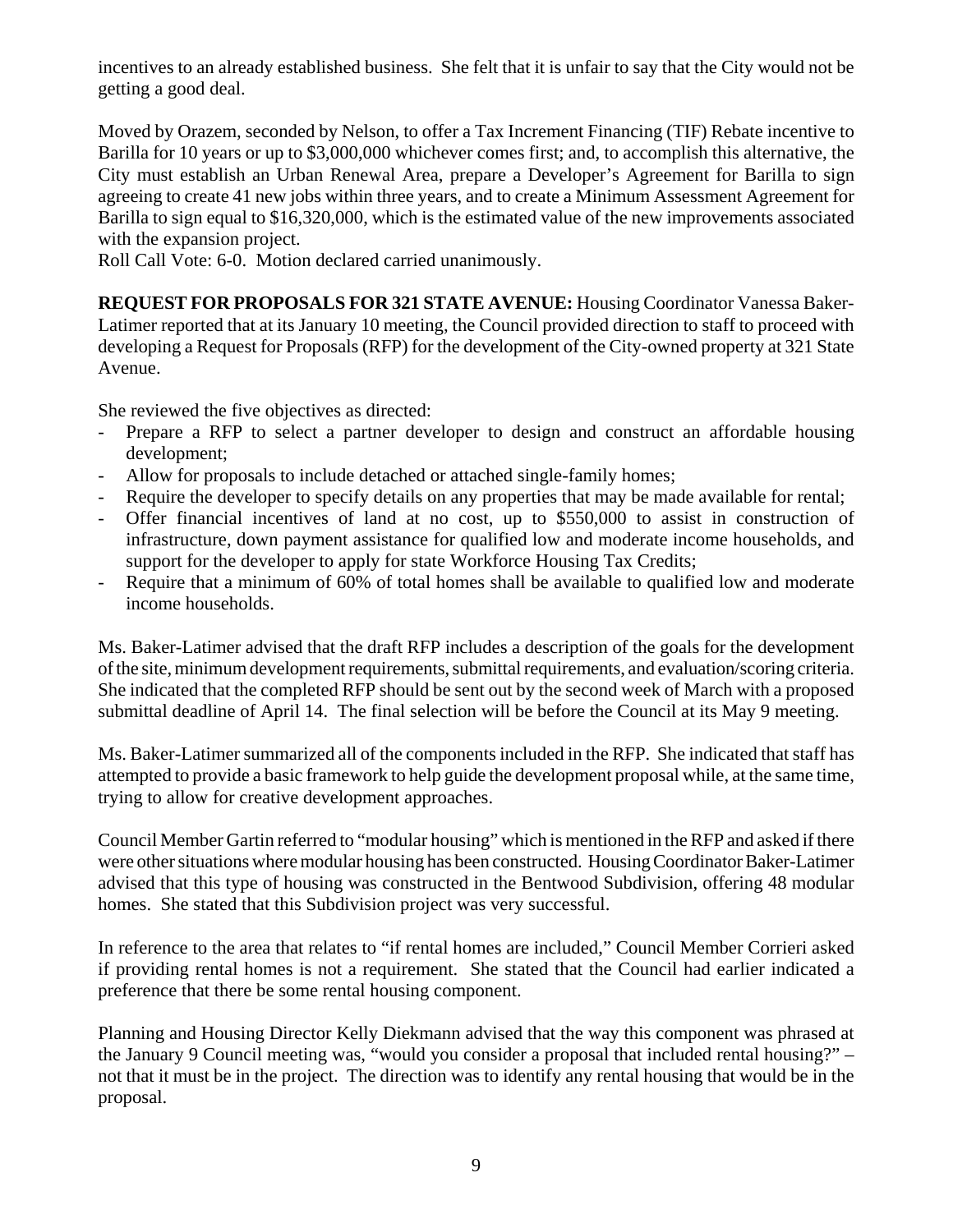Council Member Betcher questioned how the scoring will be done. Director Diekmann indicated that it will have to be some sort of composite score, because it can not be done per unit (a 60-unit project would score much higher than a 30-unit project). He said that staff is trying to indicate preference by the points that are assigned in the project design and amenities; staff will have to give a composite average value – it can not be earned per structure. Mr. Diekmann explained that staff will be trying to evaluate by preference rather than by score (e.g., weighting a three-bedroom home over something else). City Manager Schainker reiterated that this process will not be bound by the highest point score, and that staff will try to come up with some type of scoring system for the Council.

Sharon Guber, 2931 Northwestern Avenue, Ames, indicated that this procedure is a new introduction to her, and that she was pleased to see, from a neighborhood perspective, an emphasis on design and creativity. She asked if this RFP would be finalized at this meeting, or will it be coming back to Council with some other criteria. Planning and Housing Director Diekmann stated that it may come back with some minor changes, but Council is being asked to approve the content and form of the RFP tonight.

Ms. Guber asked staff to clarify if it is being suggested in the RFP that basements be included or if this is an option. Mr. Diekmann responded that everything on the list is optional, and nothing is mandatory. Staff will be sorting out what is proposed in each RFP, and doesn't automatically believe that basements should be proposed. It is the same with garages – all on the list are optional.

Moved by Beatty-Hansen, seconded by Corrieri, to direct staff to proceed with issuing an RFP consistent with the draft as presented to Council.

Vote on Motion: 6-0. Motion declared carried unanimously.

The meeting recessed at 7:37 p.m. The meeting reconvened at 7:47 p.m.

**MULTI-MODAL ROADWAY IMPROVEMENTS PROGRAM LOCATIONS:** Public Works Director John Joiner stated that this action before the Council is to affirm changes to the original program that was presented to the Council during the CIP overview at its workshop on January 17, 2017. The amendments were requested by the Ames Bicycle Coalition and approved by the Council at its February 14, 2017, meeting.

Moved by Corrieri, seconded by Betcher, to adopt RESOLUTION NO. 17-096 removing on-street improvements along Duff Avenue (Lincoln Way to 6<sup>th</sup> Street) and Beach Avenue (Mortensen Parkway to Lincoln Way) from consideration in future Capital Improvements Plans.

Roll Call Vote: 6-0. Resolution declared adopted unanimously, signed by the Mayor, and hereby made a portion of these Minutes.

Moved by Corrieri, seconded by Betcher, to recommend to the Ames Area Metropolitan Planning Organization that the aforementioned on-street improvements need not be considered during the 2045 Long-Range Transportation Program update.

Vote on Motion: 6-0. Motion declared carried unanimously.

**HEARING ON VOLUNTARY ANNEXATION OF PROPERTY LOCATED AT 5508 LINCOLN** WAY AND 632 NORTH 500<sup>TH</sup> AVENUE: Mayor Campbell declared the hearing open. She noted that staff has requested that the hearing be continued to the Council's March 7, 2017, meeting.

Moved by Nelson seconded by Corrieri, to continue the hearing until the March 7, 2017, City Council meeting.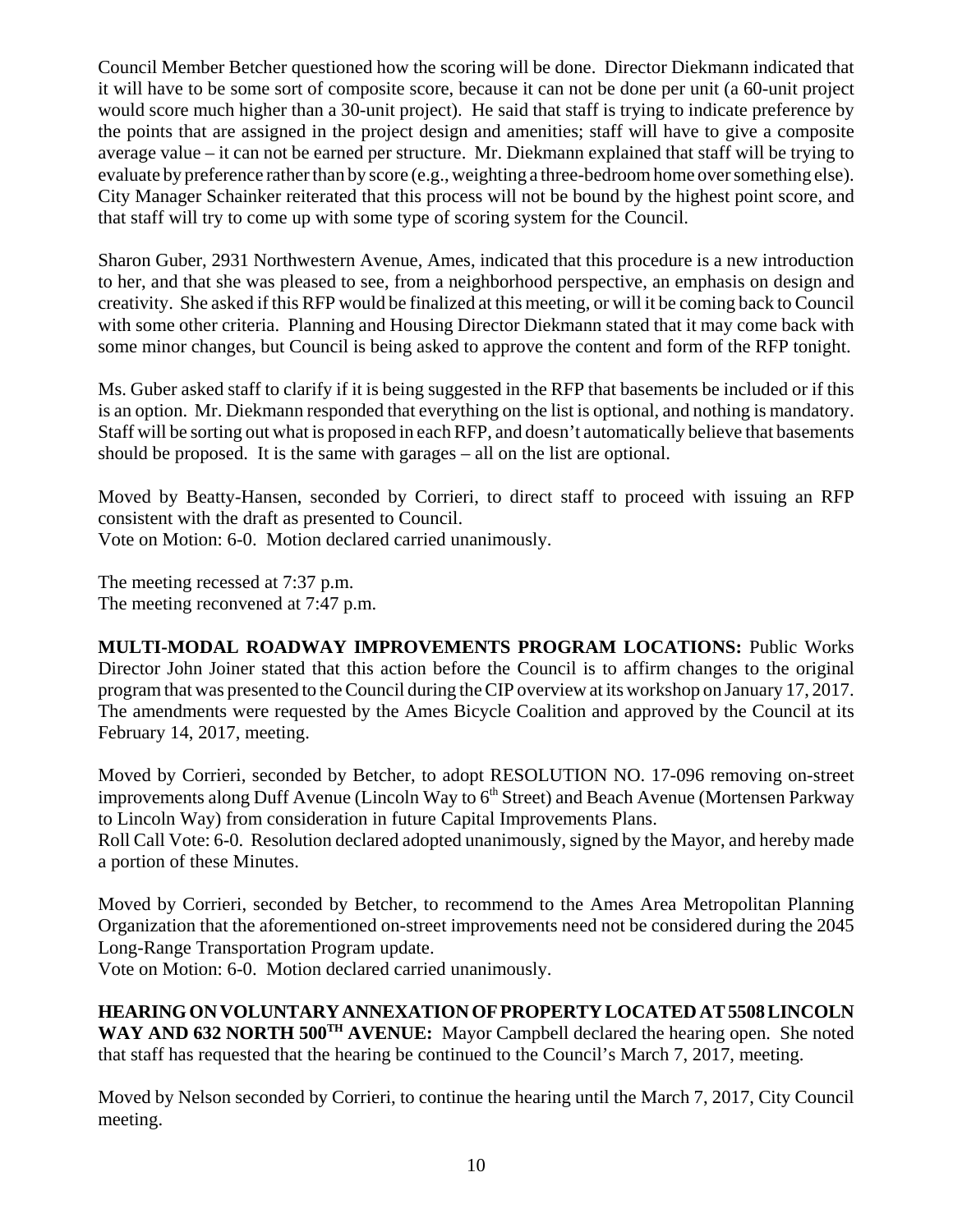Vote on Motion: 6-0. Motion declared carried unanimously.

**HEARING ON CITY-INITIATED REZONINGS OF PROPERTIES:** Planning and Housing Director Diekmann explained that these City-initiated rezonings are to clean up the Zoning Map.

The hearing was opened by Mayor Campbell, and she closed same after no one wished to speak.

Moved by Nelson, seconded by Corrieri, to pass on first reading an ordinance rezoning properties at 2901 Harrison Road from Suburban Residential Low Density (FS-RL) to Government/Airport (S-GA); 1002 6th Street from Government/Airport (S-GA) to Residential Low Density (RL); 820 Miller Avenue from Residential Low Density (RL) to Government/Airport (S-GA); 601 State Avenue from Residential Low Density (RL) to Government/Airport (S-GA); 925 Airport Road, from Highway-Oriented Commercial (HOC) to Government/Airport (S-GA); 1216 South Bell Avenue from General Industrial (GI) to Government/Airport (S-GA); and, 900 South  $500<sup>th</sup>$  Avenue from Agricultural (A) to Government/Airport (S-GA).

Roll Call Vote: 6-0. Motion declared carried unanimously.

**HEARING ON 2016/17 CYRIDE ROUTE PAVEMENT IMPROVEMENTS (S. 3RD/4TH STREET):** Mayor Campbell opened the hearing. No one came forward to speak, and the hearing was closed.

Moved by Corrieri, seconded by Betcher, to accept the report of bids and delay award of contract. Vote on Motion: 6-0. Motion declared carried unanimously.

**ORDINANCE MODIFYING REQUIREMENTS FOR SIDEWALK CAFES:** Assistant City Manager Brian Phillips indicated that one of the components to the Sidewalk Café Code is to allow for the use of parklets to extend the sidewalk café into a parking space.

Moved by Gartin, seconded by Corrieri, to pass on first reading an ordinance modifying the requirements for Sidewalk Cafes.

Roll Call Vote: 6-0. Motion declared carried unanimously.

**CAMPUS AND COMMUNITY COMMISSION:** Assistant City Manager Phillips stated that the Council will need to take action in creating this eight-member commission. The appointed representatives would serve three-year terms, with some having shortened initial terms to create a staggered effect.

Moved by Betcher, seconded by Corrieri, to adopt RESOLUTION NO. 17-097 establishing the Campus and Community Commission.

Roll Call Vote: 6-0. Resolution declared adopted unanimously, signed by the Mayor, and hereby made a portion of these Minutes.

Moved by Corrieri, seconded by Betcher, to pass on first reading an ordinance repealing ORDINANCE NO. 3876 creating the Student Affairs Commission.

Roll Call Vote: 6-0. Motion declared carried unanimously.

**ORDINANCE MAKING CLARK AVENUE "NO PARKING" AT ALL TIMES FROM LINCOLN WAY TO MAIN STREET:** Moved by Betcher, seconded by Corrieri, to pass on second reading an ordinance making Clark Avenue "no parking" at all times on both sides of the street from Lincoln Way to Main Street.